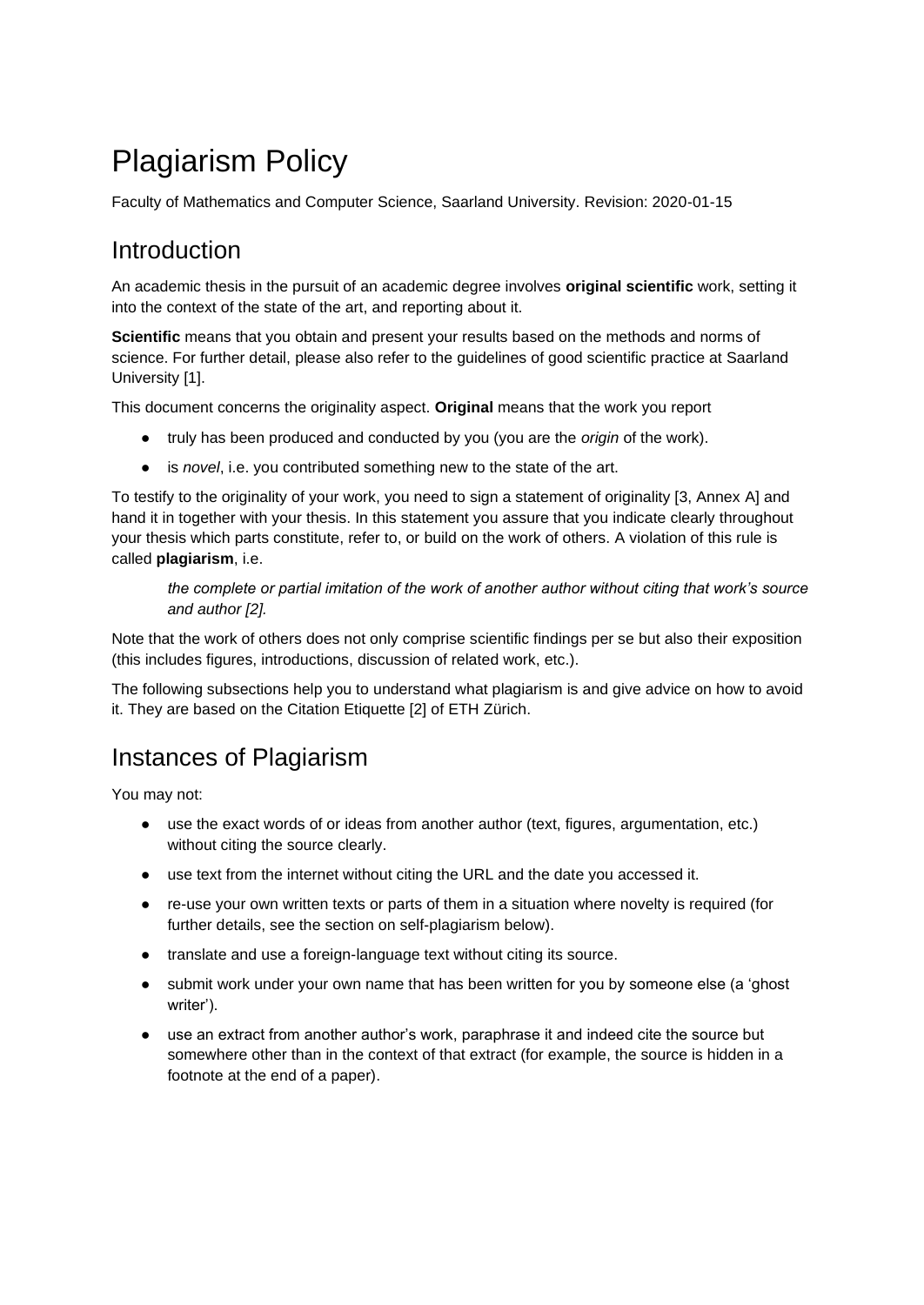# Properly referring to work by others

- **Your own work:** Differentiate clearly between your own work and that of others: always name the author(s) of work that is not your own. This applies to texts, computer codes, tables, graphics and data, even if they come from the web.
- **Citing:** Cite all of your sources fully and verifiably, such that anyone can check them.
	- Put the citation as close to the cited material as possible so that it is clear which part of the text is cited.
	- It is common to mention the name(s) of the original author(s) at least on the first citation of the work, e.g. Miller [1], [Miller et al. 1997], etc.
	- If you cite a specific part of a large body of text, also use page numbers in your citation to enable the reader to find the cited part.
	- Follow the common citation rules of your discipline. When in doubt, ask your advisor.
- **Quoting:** Place borrowed text in quotation marks and cite its source. (for further details, see below).
- **Paraphrasing:** If you have rendered the text of others in your own words or summarized it, cite its source.
- **Secondary sources:** Identify a citation as a secondary source if you have taken it from another author without looking at the original source yourself. Prefer primary over secondary sources.
- **Bibliography:** At the end of your thesis list all of the sources you have used. If you cite web resources, mention the URL and the date of retrieval.
- **General knowledge:** Anything which may be regarded as general or basic knowledge does not require a source citation. If the exposition is taken from another author, e.g. from a textbook, however, the source must be cited.

Note the difference between **quote** and **cite**: To quote means to literally copy text and to cite means to indicate the source of material you refer to.

### Reusing text from your own previous work

Self-plagiarism is a self-contradicting [5] and therefore ill-defined term because plagiarism is defined to be the imitation of *another* person's work (see above). Typically, self-plagiarism refers to reusing your own work on different occasions that each require novelty [4]. Reusing own text in scenarios where novelty is a subordinate concern may therefore be acceptable.

#### From your own theses

Reusing your own text from one thesis to another is typically not acceptable because every thesis must be new work. However, individual parts of a thesis do have different demands on novelty. For example, the discussion of certain related work that is common to your MSc and PhD thesis or the discussion of some well-established mathematical foundations do not need to be novel (but their exposition definitely has to be of your origin). Citing a previous thesis in such a case may be in conflict with the requirement that a thesis should be self-contained. Hence, in such a situation, it may be acceptable to reuse your own text from previous theses. When in doubt, don't do it and talk to your advisor.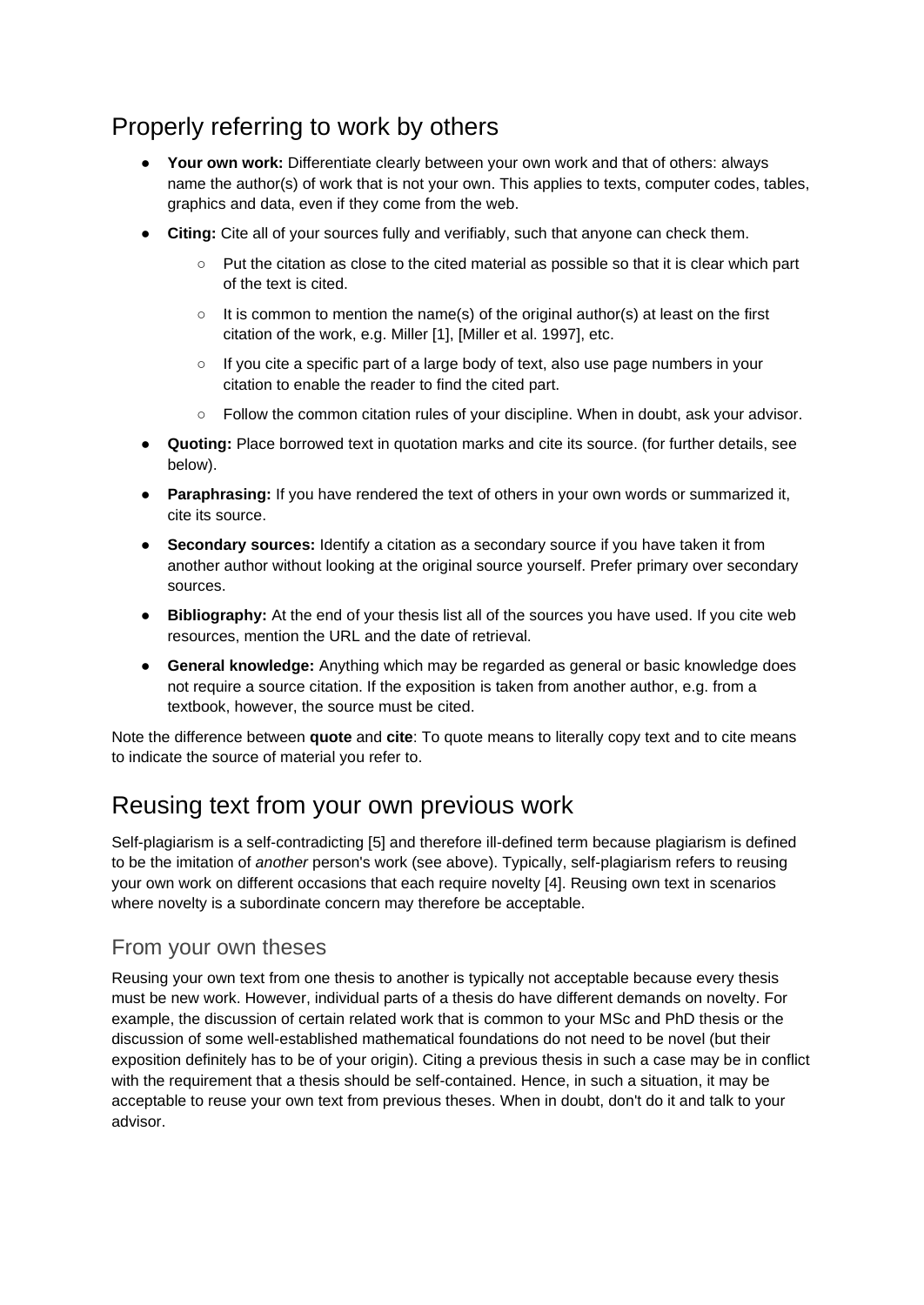### From your own publications

In our field it is common that students publish their work in the form of conference or journal articles before submitting their thesis. It is widely accepted that the thesis consists of this previously published material to a significant extent and therefore does not only contain entirely new material. Reusing your own original text from a previously published article in your thesis does not constitute plagiarism and is acceptable.

You need to clearly indicate which part of the thesis builds on which of your publications, for example by adding a note at the beginning of the respective chapter or by adding a separate section to the preface of the thesis.

### From multi-author publications

It is common in our field that research is performed in collaborations which typically result in multiauthor publications. If a part of your thesis is based on such a joint publication, it is, in addition to the rules laid out above, mandatory that you declare what was your contribution to the joint work, where you collaborated with whom and where you rely on the contributions of your co-authors. Refer to [7; page 23] for a good example of such a declaration. We recommend that you start each part of your thesis that is based on joint work with a paragraph that attributes the contributions and specifies what publications this part is based on.

Only under these circumstances is it acceptable to re-use the material of a joint publication in your own thesis without explicitly quoting it.

We encourage you to coordinate your declaration with your co-authors and your advisor before submitting your thesis. By recommending your thesis for acceptance, your doctoral advisor confirms your attribution of contributions. It is in the responsibility of the advisors to establish consent among their students with respect to the attribution of contributions.

### **Sanctions**

In case of a PhD thesis, our doctoral regulations [3] permit under §16 that the faculty board can bring forward a resolution to revoke a doctoral degree if it was acquired by deception which includes plagiarism.

In case of BSc or MSc theses our examination regulations [6] stipulate that the submitted thesis is graded as "failed" §18(3). In case of severe deception (such as plagiarism) the student can lose their right to take examinations.

# References

[1] Principles of good scientific practice at Saarland University. Prof. Dr. Margret Wintermantel. 2001- 06-06. [https://www.uni-](https://www.uni-saarland.de/fileadmin/user_upload/Fakultaeten/NatTech_II/Promotionen/WisPrax-06062001_englisch_DB01-342_English.pdf)

[saarland.de/fileadmin/user\\_upload/Fakultaeten/NatTech\\_II/Promotionen/WisPrax-](https://www.uni-saarland.de/fileadmin/user_upload/Fakultaeten/NatTech_II/Promotionen/WisPrax-06062001_englisch_DB01-342_English.pdf)[06062001\\_englisch\\_DB01-342\\_English.pdf](https://www.uni-saarland.de/fileadmin/user_upload/Fakultaeten/NatTech_II/Promotionen/WisPrax-06062001_englisch_DB01-342_English.pdf) (accessed 2020-02-21)

[2] Citation etiquette. ETH Zurich. 2007-04-30.

[https://ethz.ch/content/dam/ethz/main/education/rechtliches](https://ethz.ch/content/dam/ethz/main/education/rechtliches-abschluesse/leistungskontrollen/plagiarism-citationetiquette.pdf)[abschluesse/leistungskontrollen/plagiarism-citationetiquette.pdf](https://ethz.ch/content/dam/ethz/main/education/rechtliches-abschluesse/leistungskontrollen/plagiarism-citationetiquette.pdf) (accessed 2020-02-21)

[3] Doctoral Degree Regulations for the Faculties of Natural Science and Technology at Saarland University. Saarland University. 2013-11-13. [https://www.uni](https://www.uni-saarland.de/fileadmin/upload/forschen/gradus/Allerlei/2014-03__PO_Natwiss-Techn-Fakultaeten_Nov_2013_EN_final_Halbformat.pdf)saarland.de/fileadmin/upload/forschen/gradus/Allerlei/2014-03\_PO\_Natwiss-Techn-[Fakultaeten\\_Nov\\_2013\\_EN\\_final\\_Halbformat.pdf](https://www.uni-saarland.de/fileadmin/upload/forschen/gradus/Allerlei/2014-03__PO_Natwiss-Techn-Fakultaeten_Nov_2013_EN_final_Halbformat.pdf) (accessed 2020-02-21)